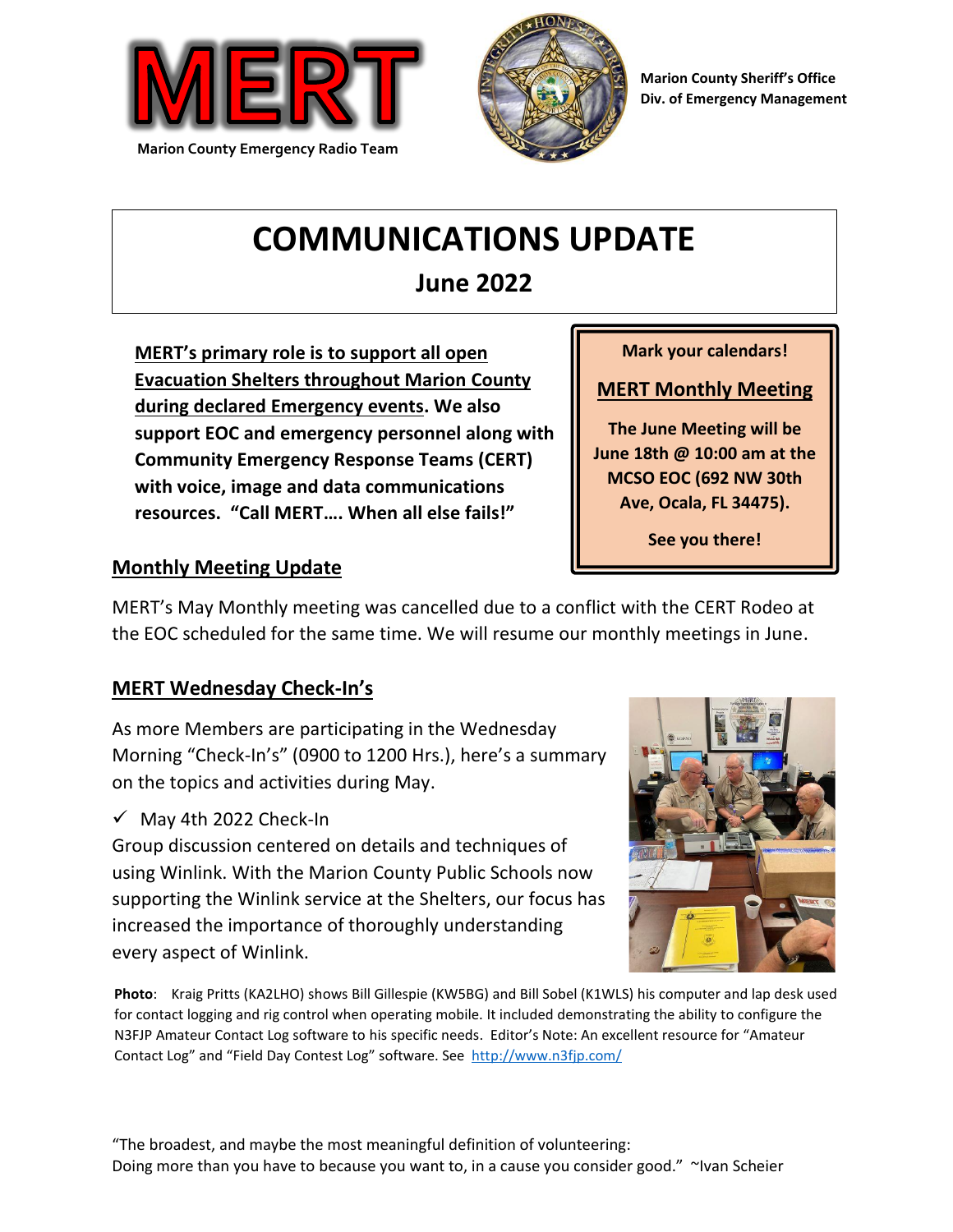Members also helped in moving all of MERT's SHREK cases into the old ballistics shed (now referred to as the CERT/MERT warehouse). We also went to the upper loft of the warehouse (next to the MCSO Prison) to retrieve MERT inventory and move it into the new location. This is a major benefit to MERT as all our hardware, spare inventory, SHREK kits and batteries will now be in a location providing 24-hour unlimited access!

We want to thank Preston Bowlin, Director of Emergency Management for his support and leadership in making this available to MERT.

### $\checkmark$  May 11th 2022 Check-In

Members viewed a very informative video on propagation, then discussed the 12, 17 & 30-meter bands available to most amateur radio members.

Editor's Note: These bands are commonly referred to as the WARC bands (World Administrative Radio Conference) and are three portions of the shortwave radio spectrum used by HAM's. They consist of 30 meters (10.100–10.150 MHz), 17 meters (18.068–18.168 MHz) and 12 meters (24.890–24.990 MHz). They were named after the World Administrative Radio Conference, which in 1979 created a worldwide allocation of these bands for amateur use.

Due to their relatively small bandwidth of 100 kHz or less, there is a gentlemen's agreement that the WARC bands may not be used for general contesting. (Info source Wikipedia)

### U.S. Band Plans

### 12 Meter

| License class                | 24.890-24.930           | 24.930-24.990 |               |
|------------------------------|-------------------------|---------------|---------------|
| Extra, Advanced, General     | CW, narrow-band digital | CW, phone     |               |
| 17 Meter                     |                         |               |               |
| License class                | 18.068-18.110           |               | 18.110-18.168 |
| Extra, Advanced, General     | CW, narrow-band digital |               | CW, phone     |
| 30 Meter                     |                         |               |               |
| License class                | 10.100-10.150           |               |               |
| Ext., Adv., Gen. (200 watts) | CW, narrow-band digital |               |               |

Also discussed were the propagation utility sites PSKreporter.info and Reversebeacon.net. Both are extremely valuable resources in helping HAM's find open HF bands. Editor's Note: More information follows.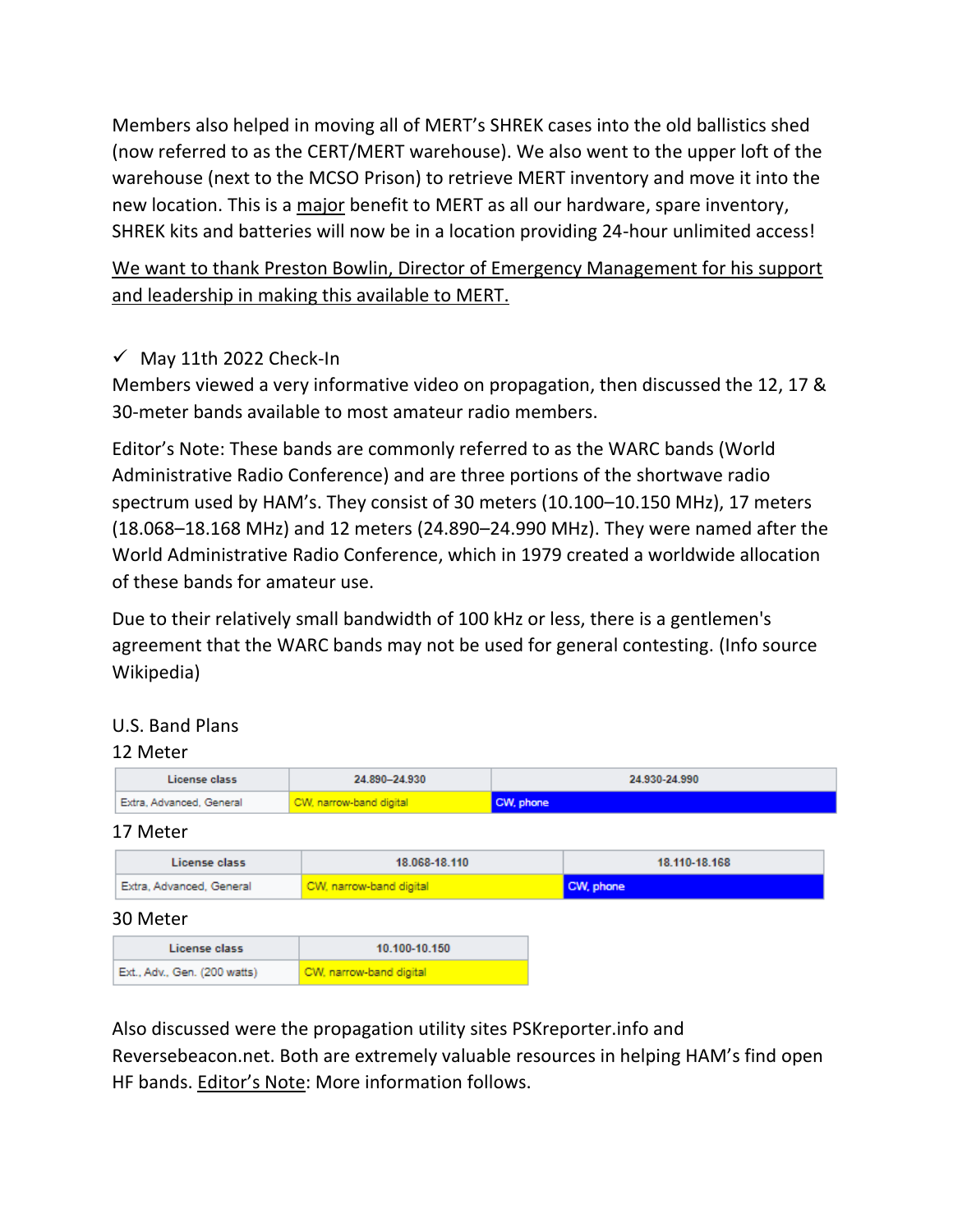## **PSKreporter.info**

ng all modes v over the last 1 hour v Gol Display options if



**PSKREPORTER.INFO** 

### **Digimode Automatic Propagation Reporter**

This web resource automatically gathers reception records of digimode activity and then make those records available in near real-time to interested HAM's. The way that it works is that amateurs can run a client on their PC which monitors the received traffic for callsigns (the pattern 'de callsign callsign') and, when seen, reports it. This is of interest to the amateur who transmitted as they can learn where their signal was received. From a practical view, HAM's would call CQ and could then (within a few minutes) see where the signal was received in determining propagation conditions or in adjusting antenna and/or radio parameters.

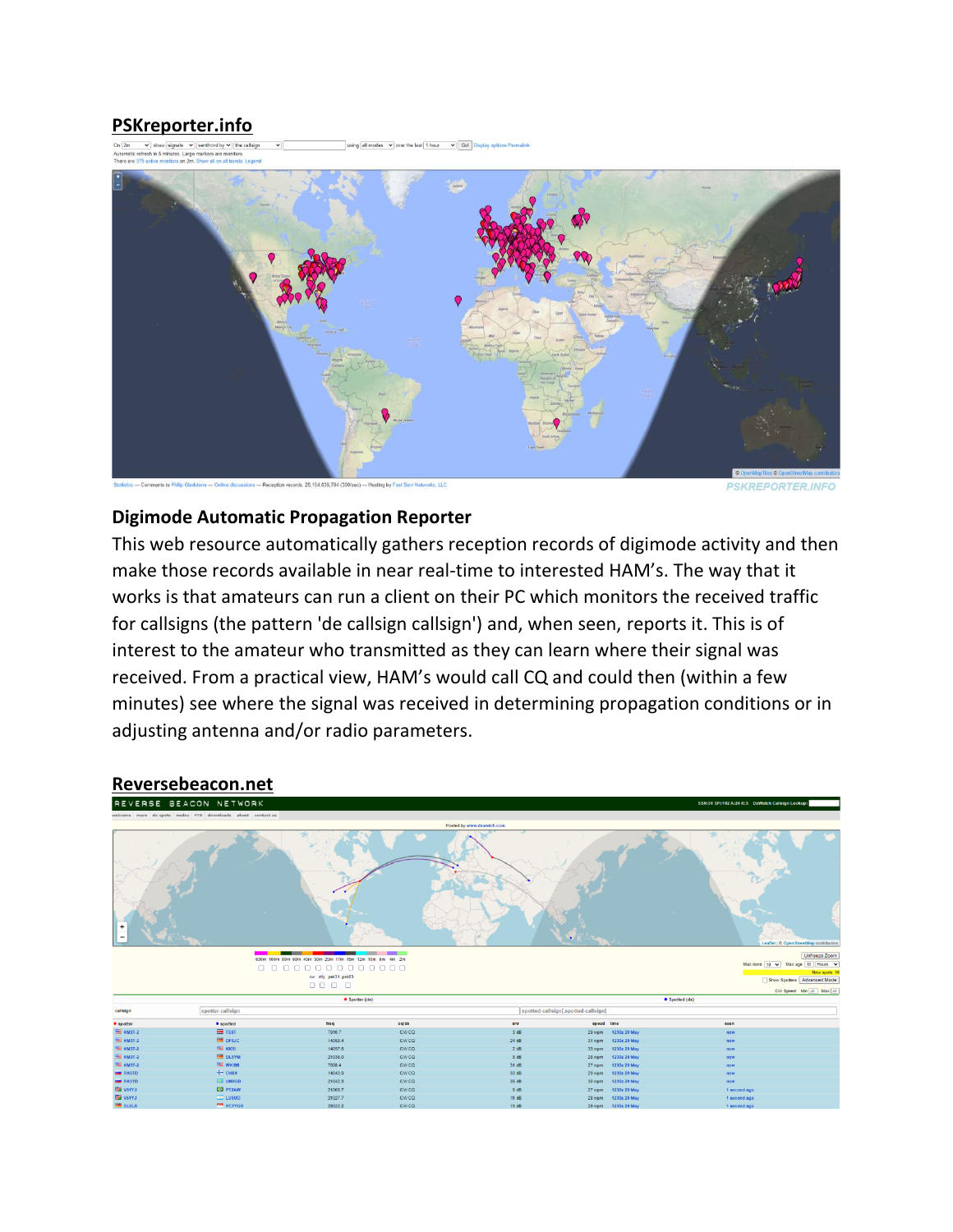The Reverse Beacon Network is a network of HAM stations listening to many bands and reporting what stations they hear, when and how well. Users can see band openings in near-real time on an animated map to learn current propagation characteristics. By calling a quick CQ, amateurs see which reverse beacons heard the call, and how strong it was received. Another use is seeing what stations, from a given country or zone, have been heard, at what times and on what frequencies.

For contesters, HAM's can compare their own signal with those of others stations in near real time or historically. The program has a Signal Comparison Tool allowing users to select what stations to compare based on signals heard by a given reverse beacon on a certain band at a certain time.



(L-R) Mike Condon (W9MNC) and Paul Blystone (WB4QQN) MERT Training Manager, send a packet Winlink ICS-213 test message from the EOC.

### $\checkmark$  May 25<sup>th</sup> 2022

### **Continued from May 11th Check-In…**

A discussion on the practicality of SHARES 60-meter multistate communications with the surrounding states (GA, AL, MS, etc.) occurred. MERT has applied for SHARES approval. We also plan on going mobile to find 'dead spots' for repeaters into several county locations and map them.

### ✓ May 18th 2022

Regretfully, propagation prevented check-in with the Florida ARES net. There was testing and overview of the Icom IC-5100 radio. Members were informed by Bill Gillespie of an opportunity to purchase Ed Fong's DB1 (primarily for fixed operation) and DB2 (a rollup version of DB1) two or three band VHF antennas at a discount price via the SSRC web site.

Preston Bowlin, Director of Emergency Management visited sharing the equipment order from March is funded and will be ordered. This is excellent news as a large cost item is the replacement of the 7-year-old portable batteries MERT needs to operate at remote locations. Members also discussed variations of Go Kits for the Mobile Command Center (MCC) looking at features, design options, size and cost. Members agreed the discussions have been a good learning experience in selecting the best unit to recommend for purchase.

We thank Gray Moffett (KC3DWY) and MERT Secretary, for this update!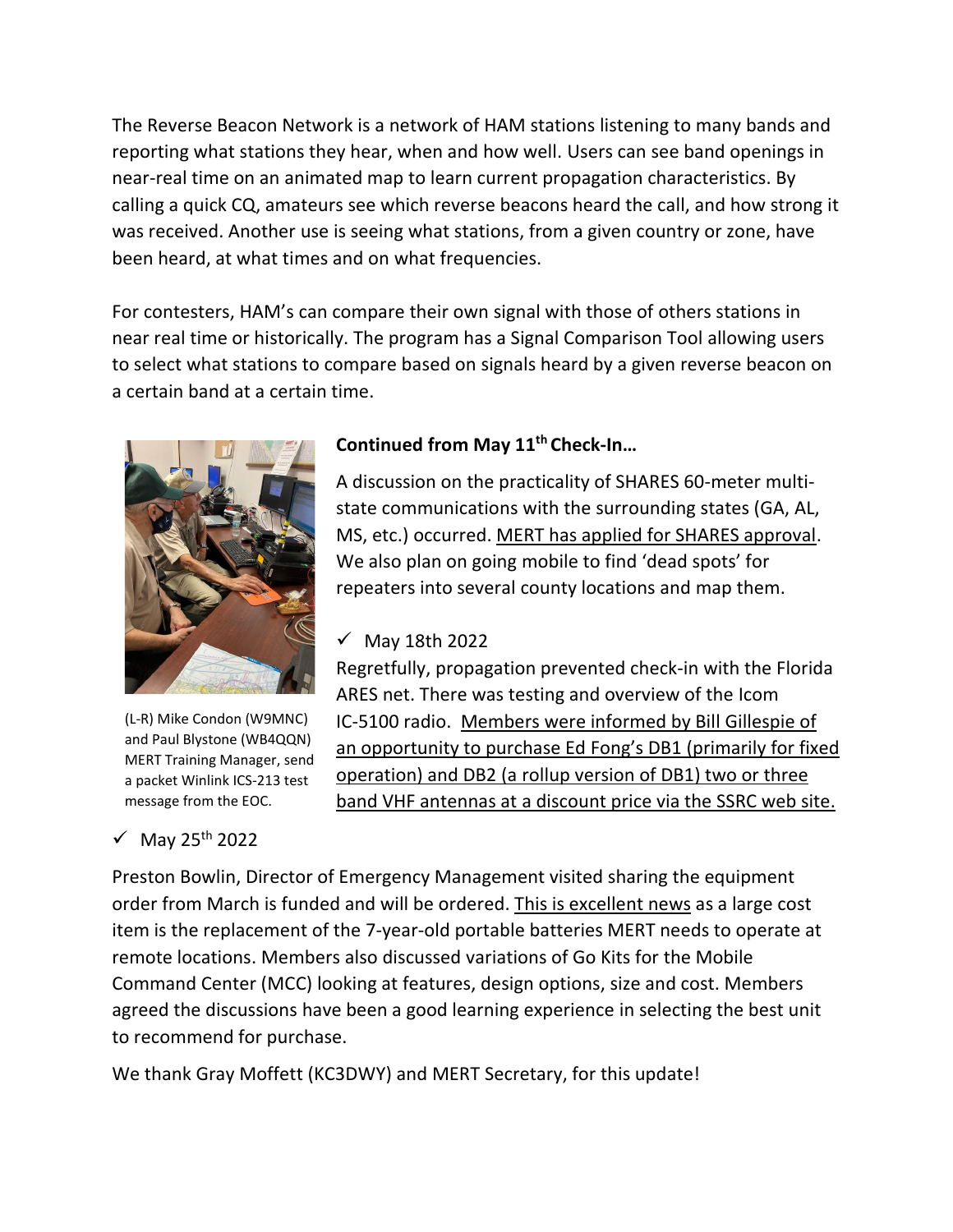### **ARRL Update Completed**

MERT's information has been updated on the ARRL Website.

- $\checkmark$  A copy of our 2022 Annual Meeting Minutes was forwarded which is required to continue our "Active" status as an "Affiliated Club".
- $\checkmark$  The information was expanded to include MERT's Purpose and Mission.

If Members find other resources with outdated MERT information, please contact Harlan Cook with the source so it can be revised. Visit: http://www.arrl.org/find-a-club

|                              | Marion County Emergency Radio Comm Team                                                                                                                                                                                                                                                                                                                                                                                                                                                                                                                                                                                                                                                                                                      |                                                                                                                                         |
|------------------------------|----------------------------------------------------------------------------------------------------------------------------------------------------------------------------------------------------------------------------------------------------------------------------------------------------------------------------------------------------------------------------------------------------------------------------------------------------------------------------------------------------------------------------------------------------------------------------------------------------------------------------------------------------------------------------------------------------------------------------------------------|-----------------------------------------------------------------------------------------------------------------------------------------|
| <b>Daris Information</b>     |                                                                                                                                                                                                                                                                                                                                                                                                                                                                                                                                                                                                                                                                                                                                              |                                                                                                                                         |
| Call Sun. KG4000             |                                                                                                                                                                                                                                                                                                                                                                                                                                                                                                                                                                                                                                                                                                                                              | <b>MERT</b>                                                                                                                             |
| Annual Report May 28th 2022  |                                                                                                                                                                                                                                                                                                                                                                                                                                                                                                                                                                                                                                                                                                                                              |                                                                                                                                         |
|                              | Meeting Time: Third Saturday Monthly at 10 AM                                                                                                                                                                                                                                                                                                                                                                                                                                                                                                                                                                                                                                                                                                | Contact Information                                                                                                                     |
| Meating Place                | Marion County Emergency Operations Center Classroom                                                                                                                                                                                                                                                                                                                                                                                                                                                                                                                                                                                                                                                                                          | Old: Name                                                                                                                               |
| Sachan MFL                   |                                                                                                                                                                                                                                                                                                                                                                                                                                                                                                                                                                                                                                                                                                                                              | Marion County<br><b>Emergency Radio</b>                                                                                                 |
| ARK allon Core Mar 12th 2020 |                                                                                                                                                                                                                                                                                                                                                                                                                                                                                                                                                                                                                                                                                                                                              | Coryr Team                                                                                                                              |
| Specialize:                  | Digital Modes, CIX, General Imerest, Public Service/Emergency,<br>Repeaters, Williams                                                                                                                                                                                                                                                                                                                                                                                                                                                                                                                                                                                                                                                        | Call Sign<br>HIGHNAID.<br>Costart<br>Harlan L. Cook<br>1044/858<br>Dealing Phone:<br>(352) 389-0104<br><b>Dreat</b><br>lg41c@ratons.com |
| Offered.                     | Denitos Club Newsletter, Entry-Level Libertee Cleanes, Libertee Text Sessions,<br>Mentor, Packet Racio 8693, Receater                                                                                                                                                                                                                                                                                                                                                                                                                                                                                                                                                                                                                        |                                                                                                                                         |
| Opportunities                | <b>MERT</b>                                                                                                                                                                                                                                                                                                                                                                                                                                                                                                                                                                                                                                                                                                                                  |                                                                                                                                         |
|                              | MERT was established by the Marion County Sheriff's Office (MCSQ) Division of<br>Emergency Management to provide Sheriff Office vetted. Emergency Management<br>protecters ordinately insertion obey using teamed DDT bre benefit looking<br>considers wherever required.                                                                                                                                                                                                                                                                                                                                                                                                                                                                    |                                                                                                                                         |
|                              | Mission                                                                                                                                                                                                                                                                                                                                                                                                                                                                                                                                                                                                                                                                                                                                      |                                                                                                                                         |
|                              | (fight start of hopping shoften and unsered utilized of bestpace saw TRBM<br>as Shellers, Healthcare Facilities, Points of Distribution (POD), Mobile Command-<br>Certer (MCC) coerations and county CERT communities during disasters when<br>traditional telecommunications services have falsed or not available. They assist<br>with moving entired and valuable voice, data and image communications between<br>apercies and locations about atom information, reasource needs and requests to<br>and from various local and state covernmental apendes. MERT personnel and<br>the equipment they use are capable of connrumicating with similar local, state and<br>national facilities whenever necessary. MERT is SHARES authorized. |                                                                                                                                         |
| Links                        | <b>Mid-Fewwe April ad only</b>                                                                                                                                                                                                                                                                                                                                                                                                                                                                                                                                                                                                                                                                                                               |                                                                                                                                         |
| <b>Club Statistics</b>       |                                                                                                                                                                                                                                                                                                                                                                                                                                                                                                                                                                                                                                                                                                                                              |                                                                                                                                         |
| Cub Memory 37                |                                                                                                                                                                                                                                                                                                                                                                                                                                                                                                                                                                                                                                                                                                                                              |                                                                                                                                         |
| Willing 37                   |                                                                                                                                                                                                                                                                                                                                                                                                                                                                                                                                                                                                                                                                                                                                              |                                                                                                                                         |
| <b>Members</b>               |                                                                                                                                                                                                                                                                                                                                                                                                                                                                                                                                                                                                                                                                                                                                              |                                                                                                                                         |
| Vising Licensed 27<br>Angles |                                                                                                                                                                                                                                                                                                                                                                                                                                                                                                                                                                                                                                                                                                                                              |                                                                                                                                         |
| Marriage:                    |                                                                                                                                                                                                                                                                                                                                                                                                                                                                                                                                                                                                                                                                                                                                              |                                                                                                                                         |
| Voting ARPL 25               |                                                                                                                                                                                                                                                                                                                                                                                                                                                                                                                                                                                                                                                                                                                                              |                                                                                                                                         |
| Abendant                     | Marion County Emergency Radio Comm Team Officers                                                                                                                                                                                                                                                                                                                                                                                                                                                                                                                                                                                                                                                                                             |                                                                                                                                         |
|                              | CONTACT, PRESIDENT, EDITOR<br>SECRETARY<br>Gray H. Moffett KC3DWY<br>Harlan L. Cook KN4VRM                                                                                                                                                                                                                                                                                                                                                                                                                                                                                                                                                                                                                                                   |                                                                                                                                         |
|                              | VICE PRESIDENT:                                                                                                                                                                                                                                                                                                                                                                                                                                                                                                                                                                                                                                                                                                                              |                                                                                                                                         |

### **Silent Key**

MERT Member Dave Kaszubski, WB3FYV, passed away May 12<sup>th</sup>. Dave moved to Ocala from Texas in early 2021 where Harlan Cook met him and encouraged he look at MERT to further enjoy his HAM hobby. Dave made several meetings before his treatments began which prevented him from attending. We will miss his wonderful smile, decades of HAM experience and strong interest supporting MERT's Mission.

### **Mobile Command Center (MCC) Update**

MERT members attending the Wednesday, May 25<sup>th</sup> Check-In participated in an excellent discussion on existing "Go Kit" manufacturers.

We want to recognize Member Bruce Twiss, KI4NFA, for his continued work on updating the design outline and resources available.